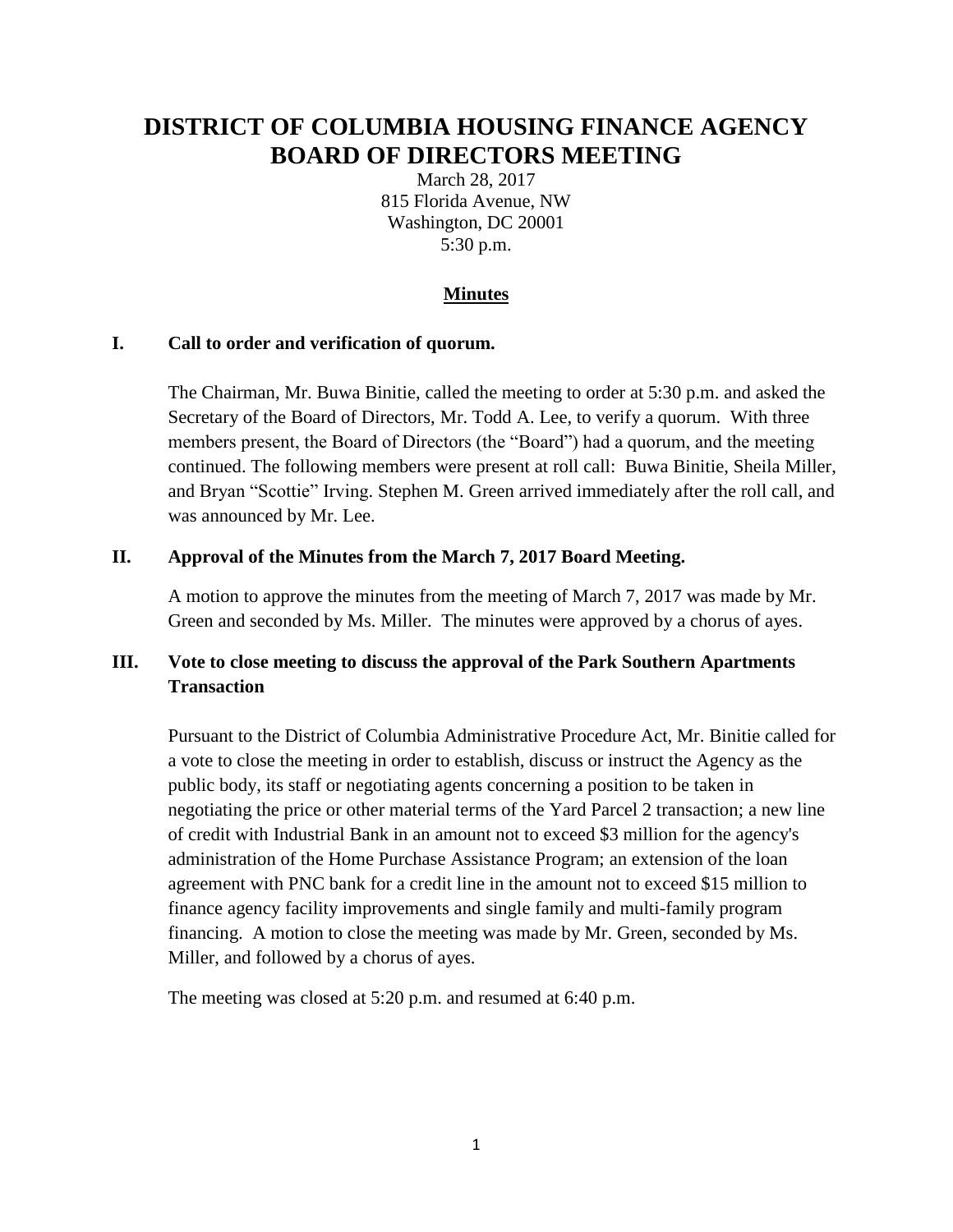## **IV. DCHFA Resolution Number 2017-05G regarding approval of an extension of the PNC Bank line of credit**

Mr. Lee introduced DCHFA Treasurer, Pi Tao Hsu, who presented the following information:

The staff has determined that it is in the best interest of the Agency to renew the existing line of credit with PNC Bank.

The recommendation was based upon the following considerations:

- The current volatile and generally rising interest rate environment
- Credit market conditions
- The Agency's possible interest costs
- Risks of accelerated debt service payments upon termination of the existing line of credit
- The proposed amendment to remove a current, onerous financial covenant

Present Board Members made no comments, and asked no questions.

Mr. Binitie then called for a vote. A motion to approve the resolution was made by Mr. Green and seconded by Ms. Miller. Mr. Lee then took a roll call vote. All present members voted in the affirmative.

# **V. Consideration of DCHFA Resolution Number 2017-04G regarding the approval of a new line of credit with Industrial Bank to support the management of the Home Purchase Assistance Program**

Mr. Lee introduced DCHFA Treasurer, Pi Tao Hsu, who presented the following information:

With regard to the New Line of Credit with Industrial Bank in an amount not to exceed \$3 Million for DCHFA's Administration of the Home Purchase Assistance Program (HPAP):

The staff recommended that the Board adopt the Resolution to authorize and approve a new revolving line of credit in an amount of \$3 million with Industrial Bank to enable the Agency to administer DHCD's HPAP Program.

The recommendation was based upon the following considerations: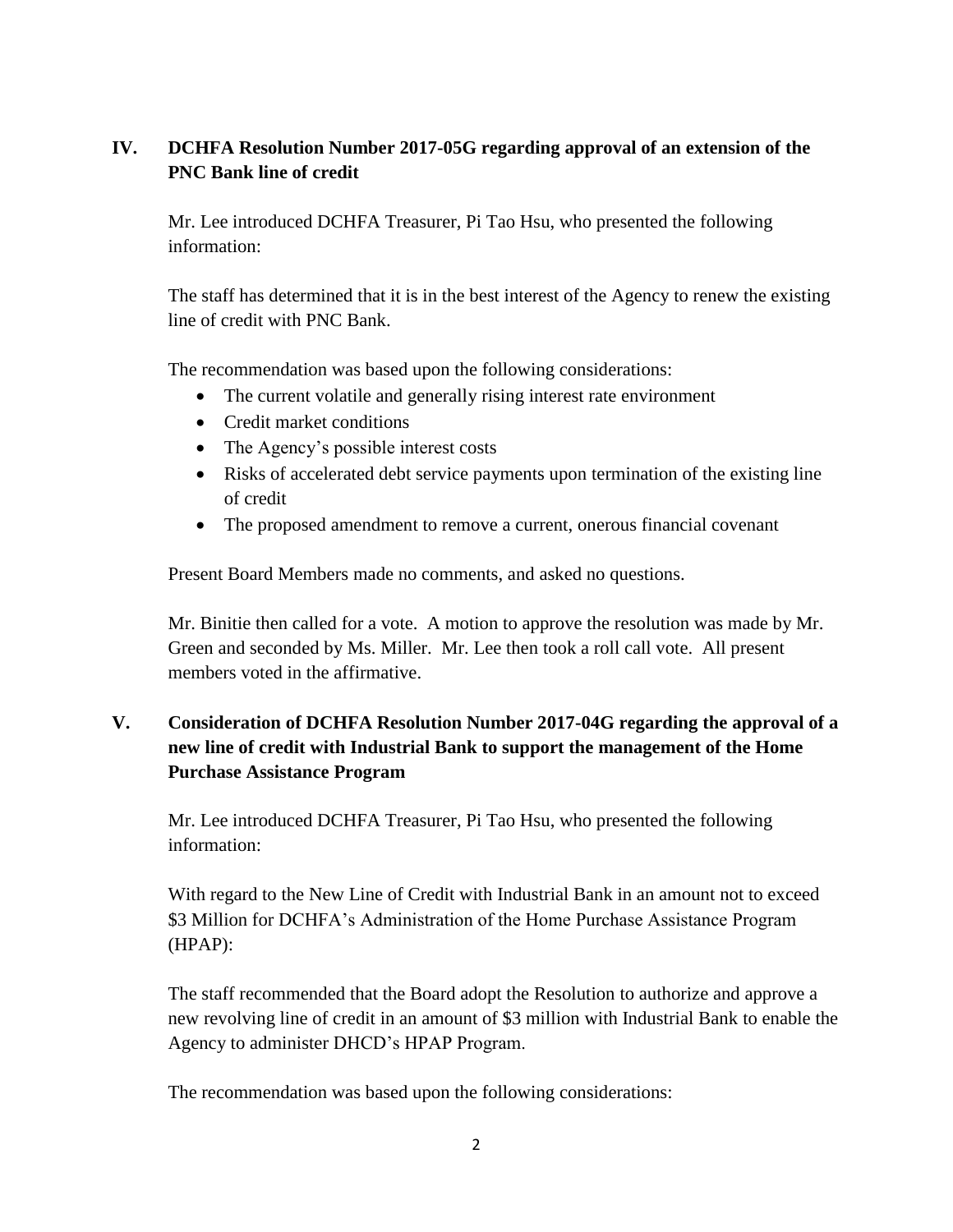- Critical timing of the procurement
- No collateral requirements of the Agency
- The Agency's ability to utilize the services of a DC Certified Business Enterprise firm

Present Board Members made no comments, and asked no questions.

Mr. Binitie then called for a vote. A motion to approve the resolution was made by Mr. Green and seconded by Ms. Miller. Mr. Lee then took a roll call vote. All present members voted in the affirmative.

### **VI. Consideration of DCHFA Resolution Number 2017-07 for The Yards Parcel 2**

After being introduced by Mr. Lee, DCHFA Development Officer, Carrie Fischer presented the following:

The principal developer and Sponsor of the project is FC 1346, LLC.

Additional members of the development team include:

- o Forest City Residential Group as construction manager
- o WDG Architecture; is the architect of record
- o Forest City Residential Group will be the property manager
- o Clark Construction will be the general contractor

The project, located in the Near Southeast neighborhood in Ward 6, consists of the acquisition and construction of a mixed-use development consisting of 191 multifamily units and approximately 6,200 of retail. The project will be built on vacant land known as Parcel O2, which is located on the former Southeast Federal Center now known as The Yards. Along with the Nationals Baseball Stadium and other nearby multifamily developments, retail and office development, The Yards is transforming an area that consisted primarily of government owned land or land used for light industrial purposes into a vibrant transit oriented mixed use and mixed income neighborhood. The complex, which will have a 7 and 9 story tower connected by a grand atrium will be built to Leadership in Energy and Environmental Design (LEED) silver standards and will feature 2 levels of underground parking (155 spaces for residents), neighborhood serving retail on the ground floor and 191 units of mixed income housing with 20% of the units affordable to qualified renters. The total development cost for the development is approximately \$93 million or \$487,000 per unit.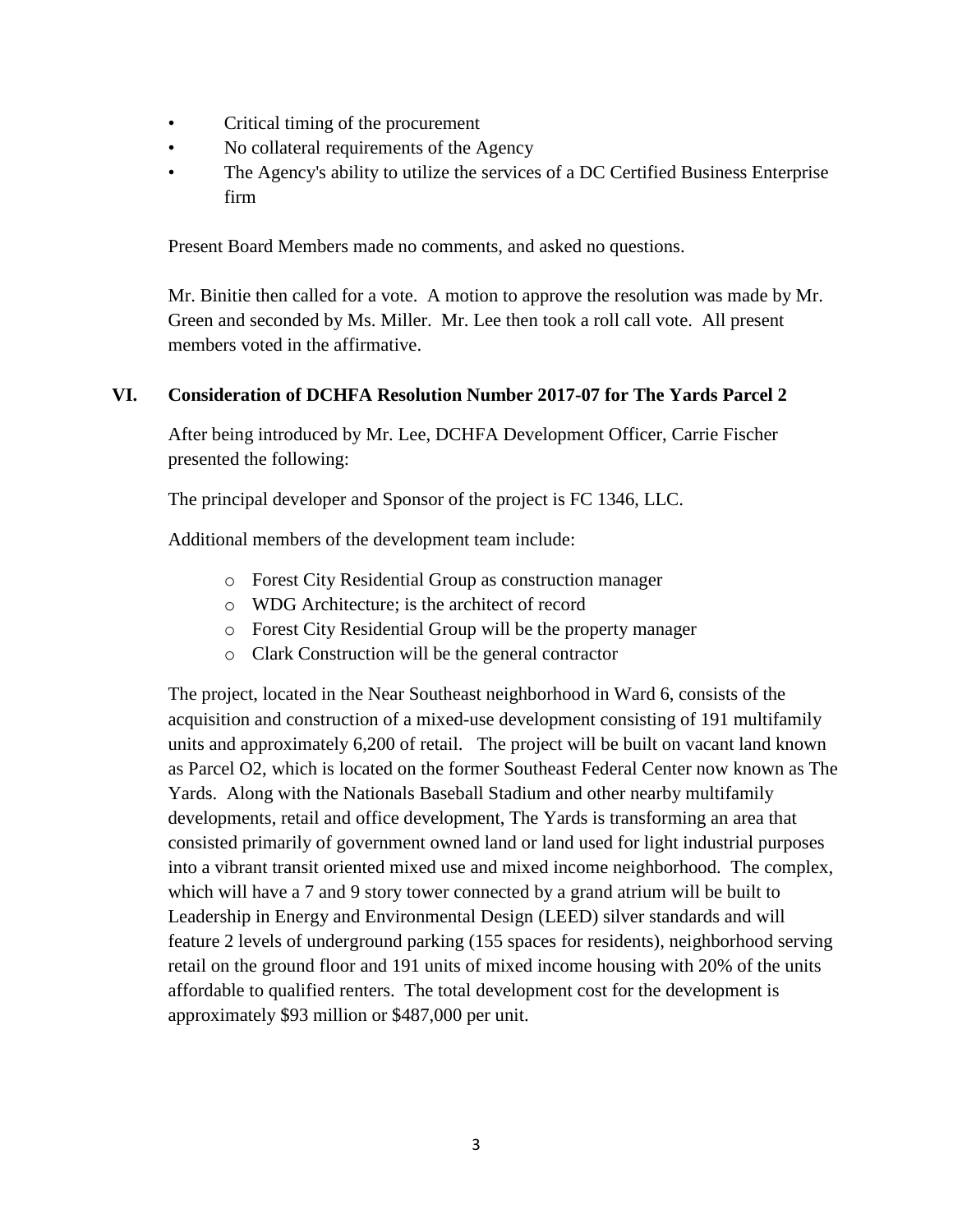Since the initial Eligibility Resolution the ownership structure of this transaction has changed. Initially Forest City was the Sole Member of the Sponsor. Forest City sold their managing member interest to EPDL, LLC., allowing Forest City to minimize construction risk.

The new ownership structure now consist of EPDL, LLC whose members include Ed Pelavin, David Levey and Alyse Pelavin TTEE 2012 Irrevocable Trust and Forest City Realty Trust.

This structure and an option agreement in place between FCRT and EPDL will facilitate FCRT entering the ownership structure at a later date. Forest City will serve as construction manager. Guarantees will jointly and severally be provided by Forest City Realty Trust, Ed Pelavin, and David Levey.

### On Financing:

TDC of approximately \$93 mm will be financed with long term tax exempt bonds, Low-Income Housing Tax Credits (LIHTC) equity and developer equity.

The long term debt financing, will be funded from the proceeds of the issuance of tax exempt bonds directly purchased by Citibank.

The developer will select a tax credit investor prior to the Project being placed into service

### The total capital stack is as follows:

- \$55 million in long term tax exempt bonds
- \$3 million in equity raised through the syndication of low income housing tax credits,
- \$35 million in Sponsor equity

### On the Program:

191 units with the following bedroom mix:

- 16 efficiencies
- 119 one bedroom units
- 26 one bedroom w/dens or lofts
- 30 two bedroom units

The building will feature an indoor/outdoor grand atrium, a green rooftop sundeck with bocce courts, hammocks, a gaming lounge, a conference room, a private dog run, and as previously mentioned 2 levels of underground parking for both bikes and automobiles.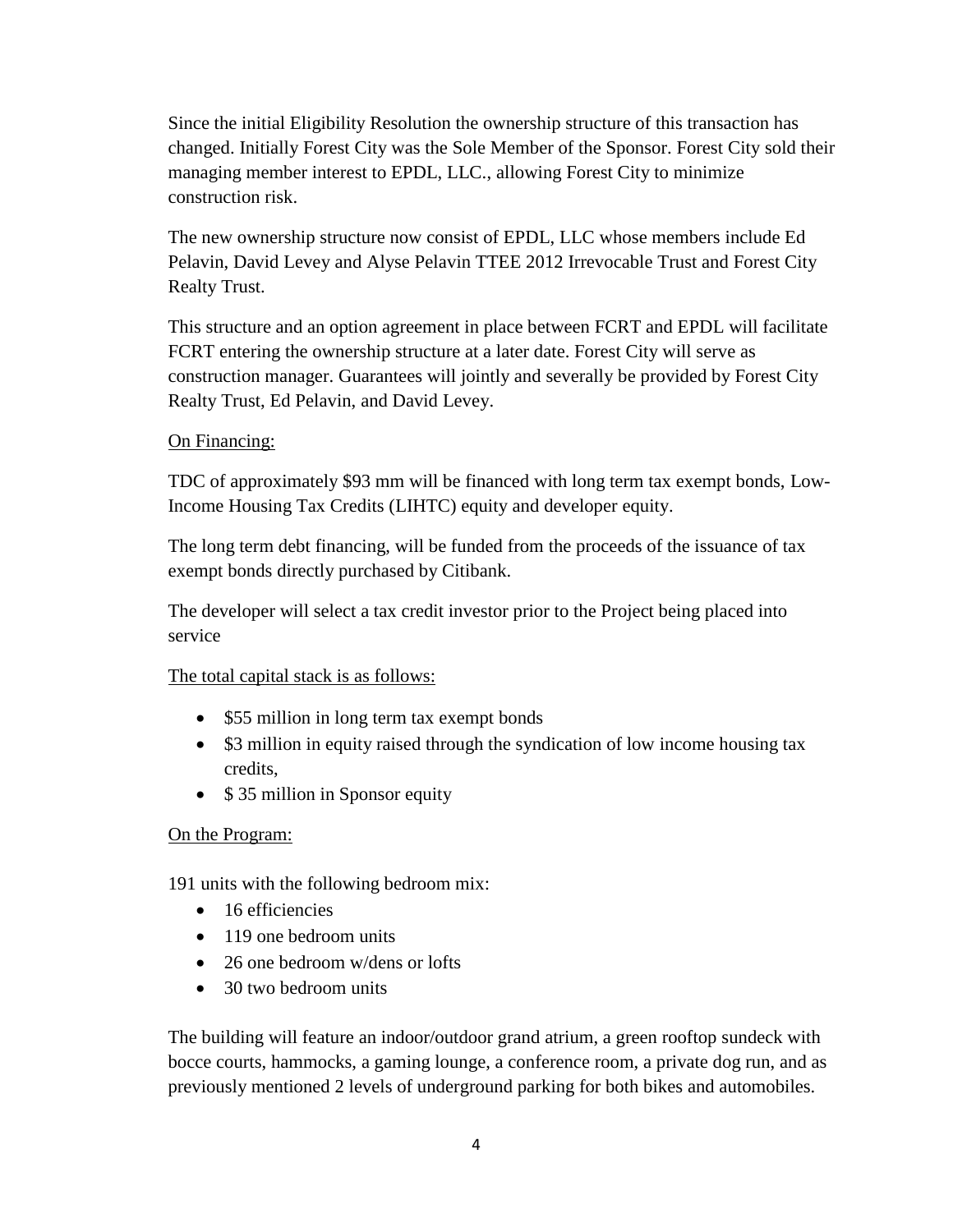20% of units, or 39 units, will be set aside at the 20% at 50% AMI level for both bonds and tax credits. The balance of the units will be market rate.

The restricted tenants will have access to all amenities in the building without charge with the exception of parking, which will be offered for a fee.

Ms. Fischer then introduced development team member, Mr. Abe Naparstek, Senior Vice President in the Residential Group of Forest City Enterprises. After referencing the 66 units of affordable housing located at the DCHFA-financed Arris development, Mr. Naparstek introduced David Smith, Vice President, and Development at Forest City Washington. Mr. Smith then introduced Andre Banks, Director of Social Inclusion for all Forest City projects in the District of Columbia, Buddy Werner of WDG Architecture. Mr. Smith then discussed the building program, and character, which he described as having an "art focus."

He then discussed the development's planned communal activities, and space that includes a rooftop courtyard, lounging areas and grills; a shipping container to serve as an office; and a game room. He also stated that the 39 equally-sized affordable units are disbursed throughout the building.

Mr. Smith then indicated that all Forrest City projects in the District of Columbia met 35% Certified Business Enterprise (CBE) contracting requirements. He then introduced Mr. Banks. Mr. Banks stated that Forrest City focuses on small and disadvantaged businesses, which it involves in every phase of the development process. Mr. Smith then opened the meeting to questions from the Board of Directors.

Mr. Binitie asked whether Forrest City had additional planned development in the immediate area. Mr. Smith answered in the affirmative, and identified "Parcel L" as the next property slated for development. Mr. Naparstek interjected, and discussed Parcel L and the properties surrounding it (including a DC Water-owned facility). He described Parcel L as a 264 residential unit property with hotel, which will be the subject of a socalled "80/20" DCHFA bond application.

Mr. Binitie inquired on whether Forrest City -developed properties in immediate area "cannibalize" one another. Using the Arris and Bixby developments as points of comparison, Mr. Naparstek responded that while the referenced properties are all "80/20" transactions, they target different renters and have very different price points (\$370/sq.ft. vs \$3/sq.ft.). He indicated that lease-up on both of those projects has been "strong." Mr. Binitie asked for clarity on Mr. Naparstek's characterization. Mr. Naparstek responded that the first move-in at the Arris was March  $1<sup>st</sup>$  with 78% current occupancy. He then stated that Bixby began leasing at roughly the same time, with roughly 65% current occupancy.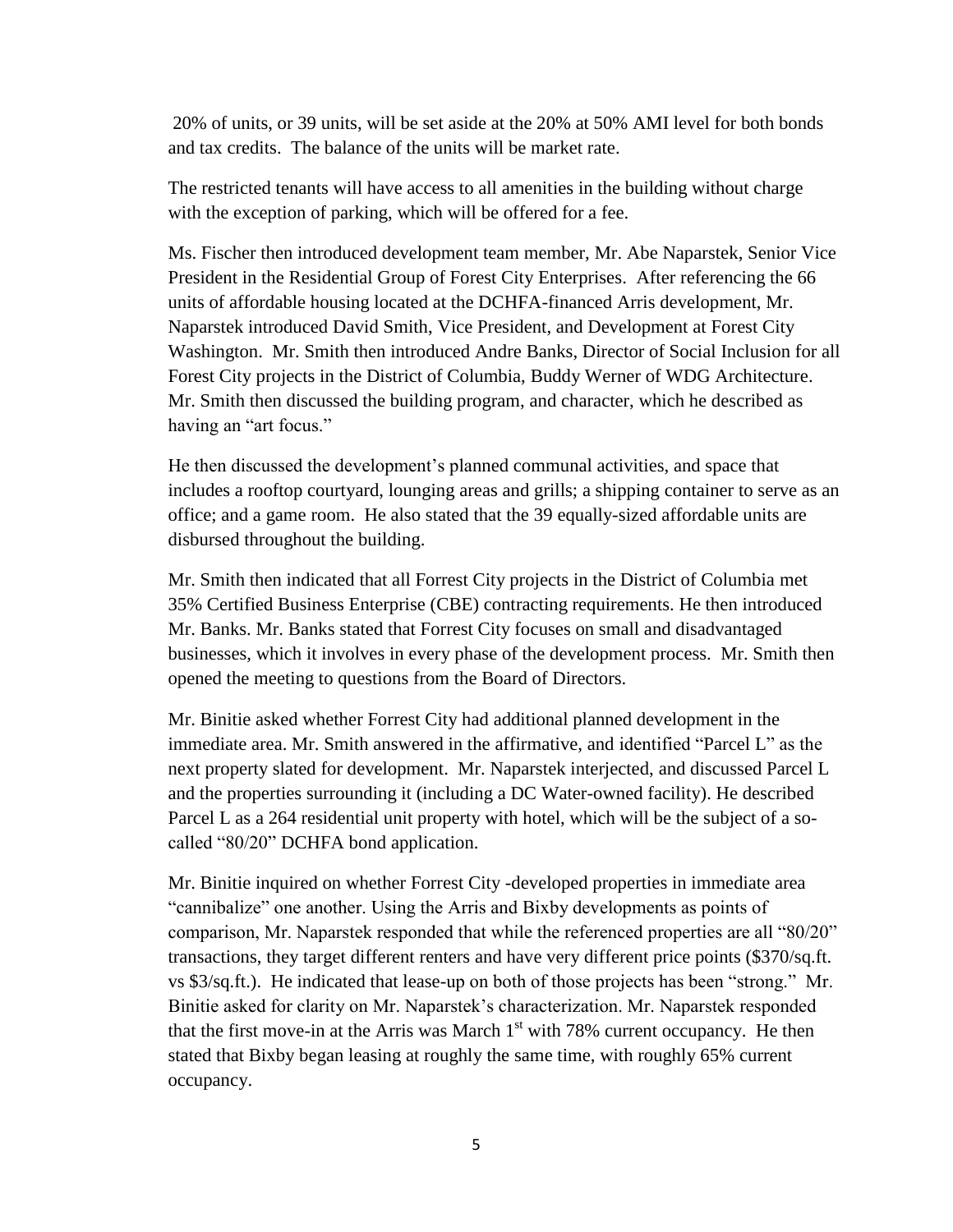Mr. Green asked how many units are being leased per month. Mr. Naparstek indicated that it depends on the season, but the rate ranges from 12 to 24 units per month, expressed his comfort with the lease-up rate at both properties, and discussed the contribution of neighborhood amenities and location to the strength of the neighborhood submarket.

Mr. Lee asked Mr. Naparstek's whether absorption is ahead of schedule. He responded that the Arris is ahead of schedule, and the Bixby is on schedule.

Mr. Binitie asked whether lease-up at the referenced properties involves renter incentives. Mr. Naparstek responded that one-month concessions have been given. Mr. Binitie asked whether those concessions where contemplated in initial underwriting. Mr. Naparstek responded that said concessions were contemplated for initial lease-up. He then discussed DCHFA-financed Foundry Lofts, which he indicated are 95% occupied, with no incentives after stabilization.

Mr. Irving inquired on resident totals in the Yards development footprint. Mr. Smith gave an estimate of 1,000, which Mr. Naparstek revised to an estimate of 700. Mr. Irving then asked about the timing of development for yet-undeveloped properties within said footprint. Mr. Naparstek indicated that those are currently owned by DC Water and the District government. He indicated that Forrest City is working with DC Water to discuss construction of a movie theatre at its site. Mr. Irving asked whether Forrest City controls the referenced properties. Mr. Naparstek responded in the affirmative, but made clear that ownership currently rests with DC Water and the District government.

Mr. Binitie asked for explanation of the borrower involvement in the day-to-day operation of the development, and overall structure of the borrower entity. Characterizing the transaction as a "facilitator structure," Mr. Naparstek responded that the borrowers are not involved in the day-to-day operation. Forest City is putting up guarantee that requires seeing the project through to completion, while the borrower is supplying a significant amount of equity, or with a loan of additional equity from Forrest City.

Mr. Green inquired on the presence of joint and several liability amongst the parties within borrower/developer team. Mr. Naparstek confirmed its existence. Mr. Green then discussed his desire that the actual borrowers be in attendance for Board action on their application. Mr. Naparstek termed that "a fair comment."

Mr. Binitie then called for a vote. A motion to approve the resolution was made by Mr. Green and seconded by Ms. Miller. Mr. Lee then took a roll call vote. All present members voted in the affirmative.